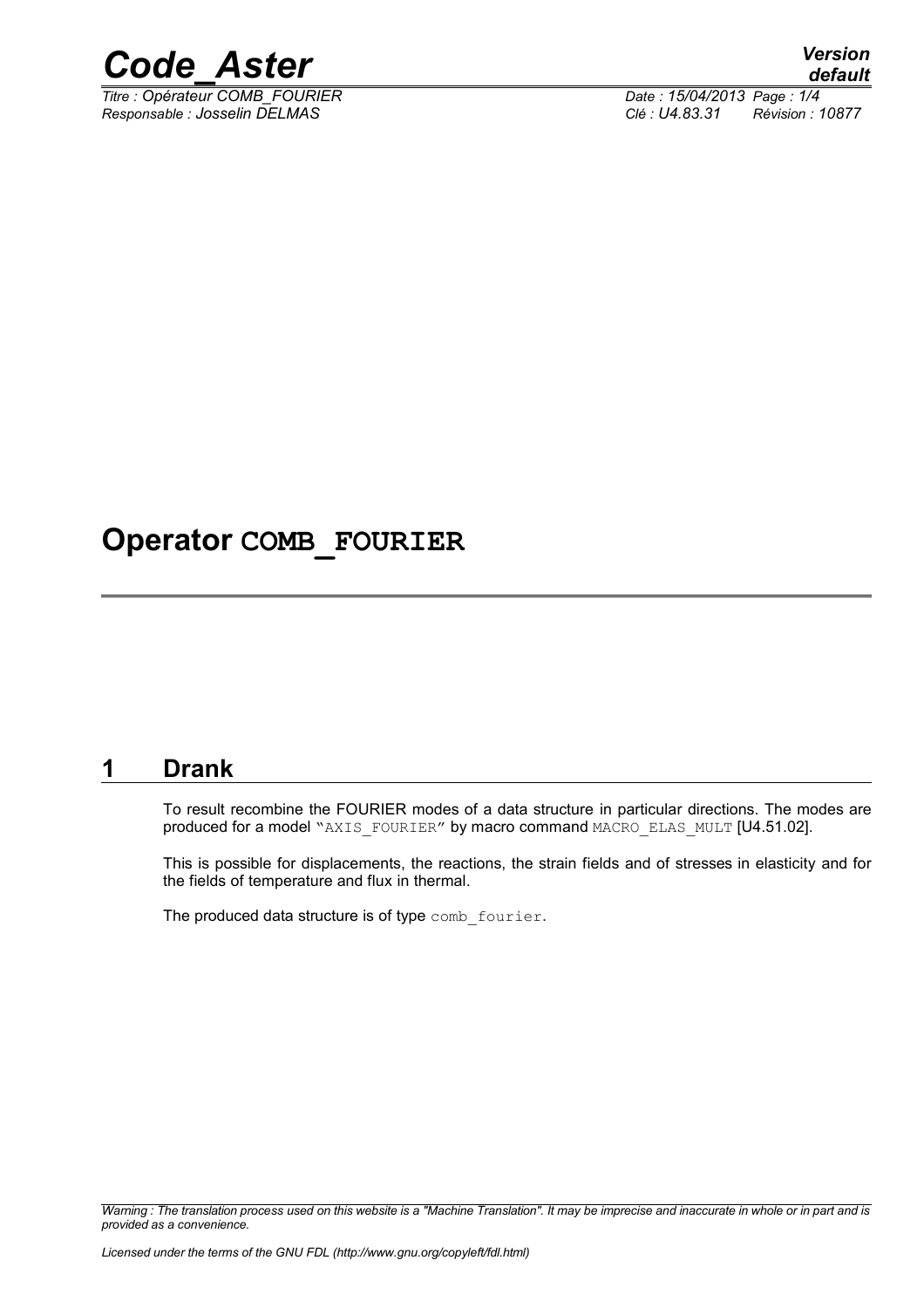# *Code\_Aster Version*

*Titre : Opérateur COMB\_FOURIER Date : 15/04/2013 Page : 2/4 Responsable : Josselin DELMAS Clé : U4.83.31 Révision : 10877*

*default*

## **2 Syntax**

| $comb$ [comb fourier] = COMB FOURIER |                          |                                                                                                         |                 |
|--------------------------------------|--------------------------|---------------------------------------------------------------------------------------------------------|-----------------|
| [fourier elas]                       | $\bigstar$ RESULTAT=resu |                                                                                                         |                 |
|                                      | $*NON CHAM =$            | ' DEPL'<br>REAC NODA'<br>SIEF ELGA'<br>EPSI ELNO'<br>,<br>SIGM ELNO',<br>TEMP'<br>,<br>FLUX ELNO',<br>- | /[fourier ther] |
|                                      | $*$ ANGLE=langl          |                                                                                                         | [1 R]           |

*Warning : The translation process used on this website is a "Machine Translation". It may be imprecise and inaccurate in whole or in part and is provided as a convenience.*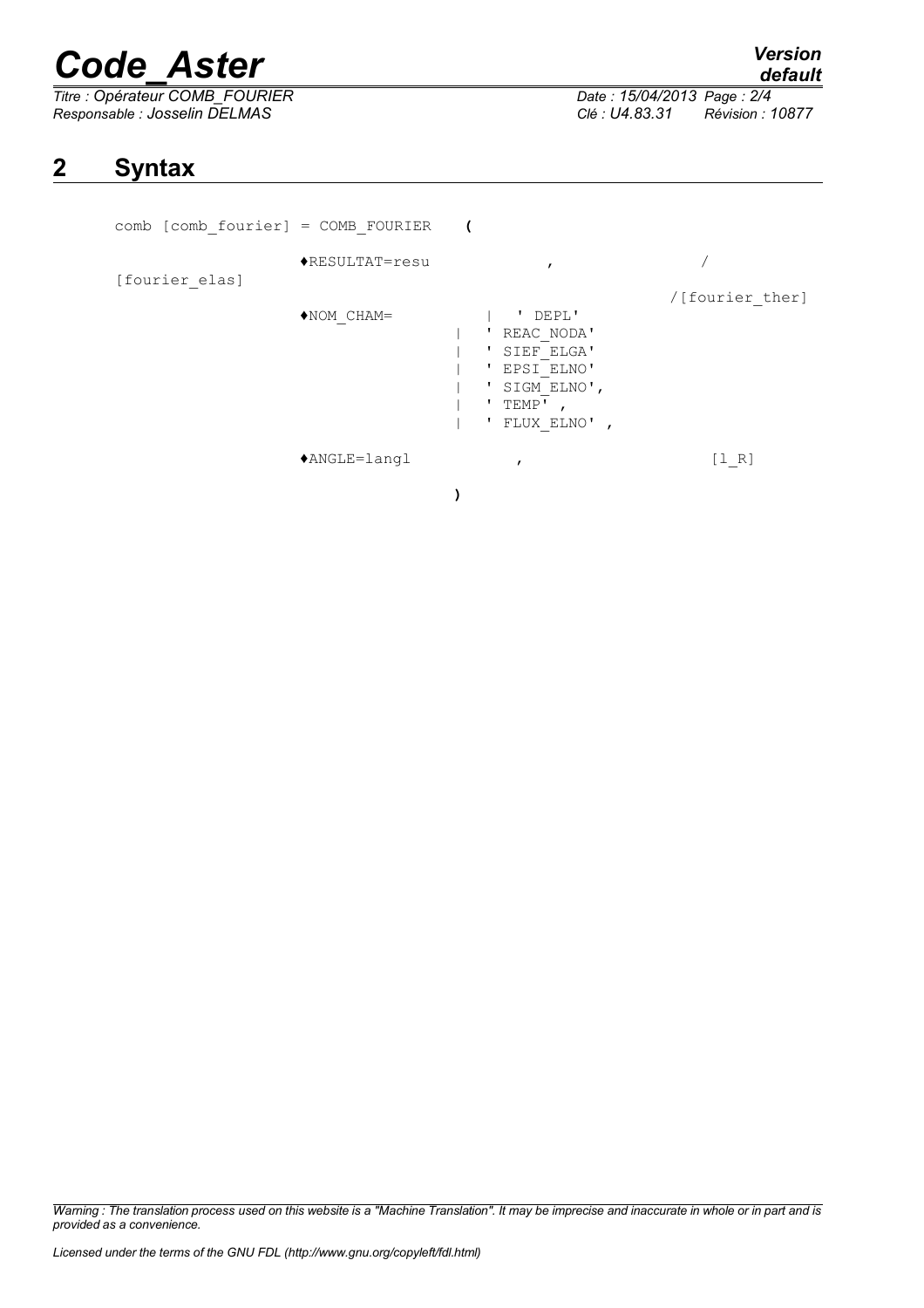# *Code\_Aster Version*

*Titre : Opérateur COMB\_FOURIER Date : 15/04/2013 Page : 3/4 Responsable : Josselin DELMAS Clé : U4.83.31 Révision : 10877*

### **3 Operands**

#### **Recall:**

The recombination of FOURIER on displacements is written:



A symmetric harmonic is thus recombined with the matrix  $\quad \, A^s \,$  , a skew-symmetric harmonic with the matrix  $A^a$  .

The recombination of FOURIER on the strains and the forced is written:

$$
\varepsilon(\theta) = \sum_{l=0}^{N} \left\{ \begin{bmatrix} \cos l\theta I_4 & 0_{4,2} \\ 0_{2,4} & -\sin l\theta I_2 \end{bmatrix} \varepsilon_l^s + \begin{bmatrix} \sin l\theta I_4 & 0_{4,2} \\ 0_{2,4} & \cos l\theta I_2 \end{bmatrix} \varepsilon_l^a \right\}
$$

#### **3.1 Operand RESULTAT**

 $\triangle$ RESULTAT = resu,

Name of the concept of the fourier\_elas type or fourier ther from which one will recombine the modes.

#### **3.2 Operand NOM\_CHAM**

Symbolic name of the recombined fields.

#### **3.3 Operand ANGLE**

 $*$ ANGLE = langl,

Angle (S) in degrees of (or of) the section (S) where place the recombination of FOURIER takes.

 $*$ NOM CHAM = nomsymb,

*Warning : The translation process used on this website is a "Machine Translation". It may be imprecise and inaccurate in whole or in part and is provided as a convenience.*